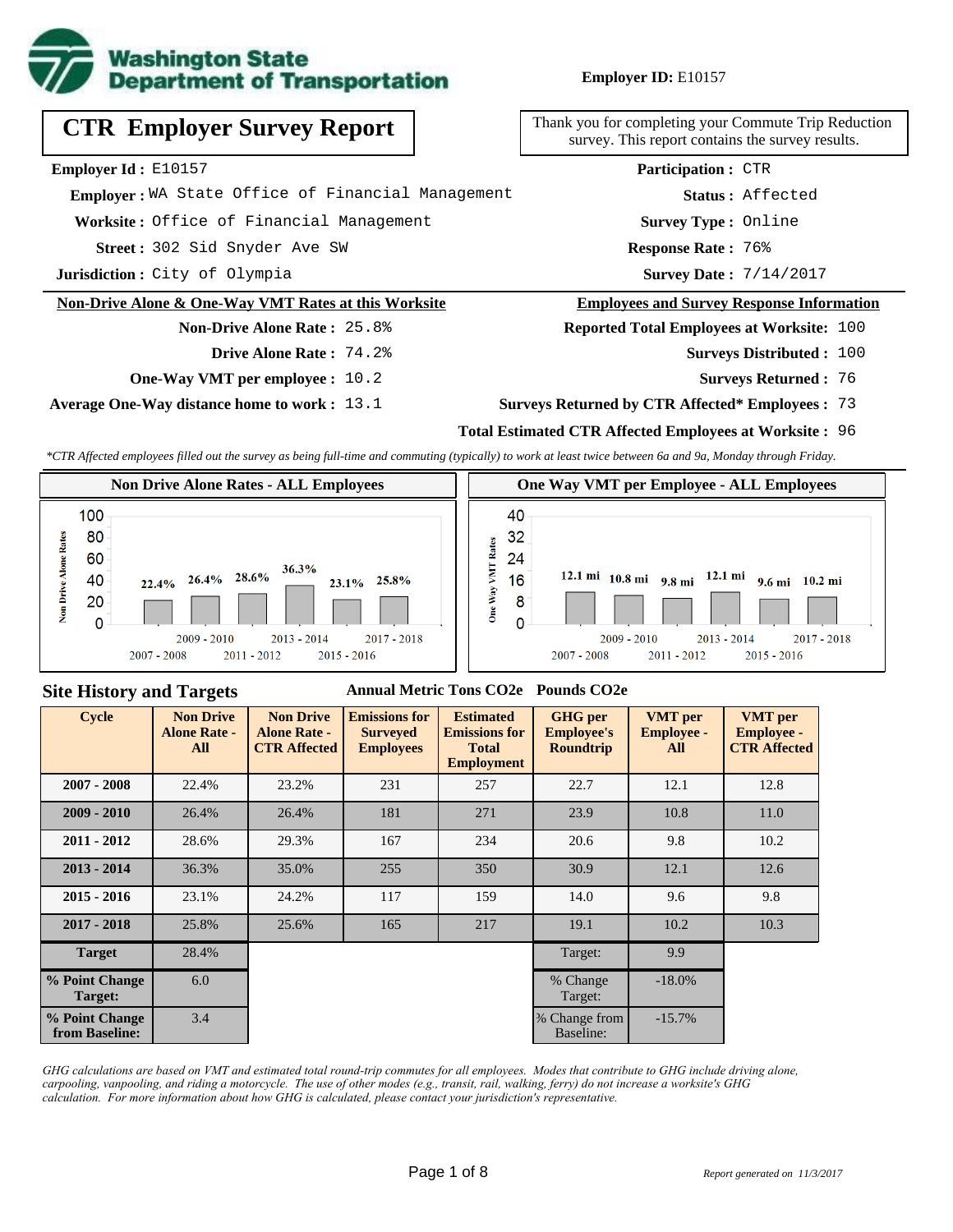# **Washington State<br>Department of Transportation**

## **Commute Trips By Mode - All Employees**

**Q.4: Last week, what type of transportation did you use each day to commute TO your usual work location? (Mode used for the longest distance.)**



*\* Motorcycle-1 is now included in Drive Alone and Motorcycle-2 is included in Carpool. Information about these trips is still available by request.*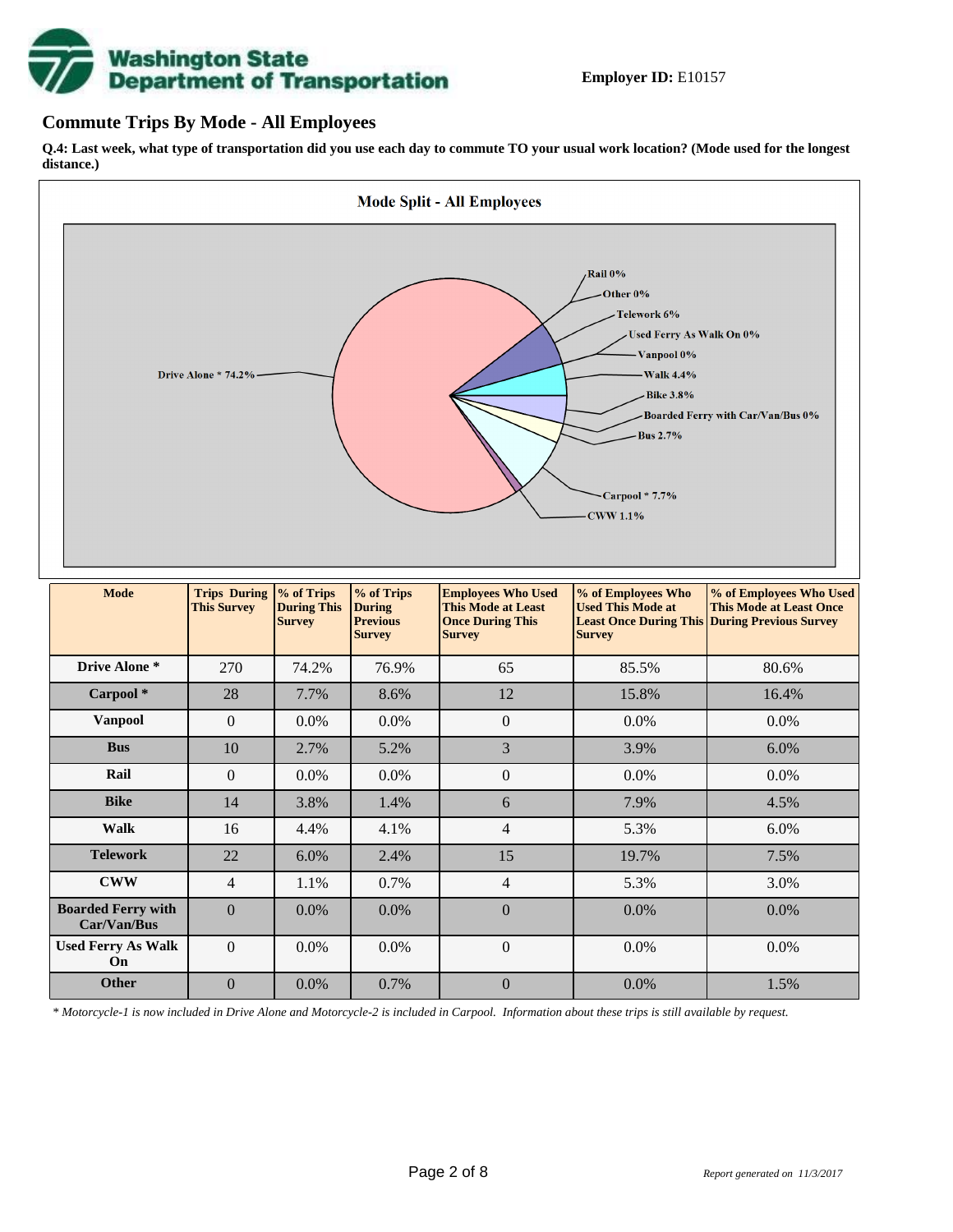

## **Commute Trips By Mode - Affected Employees**

**Q.4: Last week, what type of transportation did you use each day to commute TO your usual work location? (Mode used for the longest distance.)**



*\* Motorcycle-1 is now included in Drive Alone and Motorcycle-2 is included in Carpool. Information about these trips is still available by request.*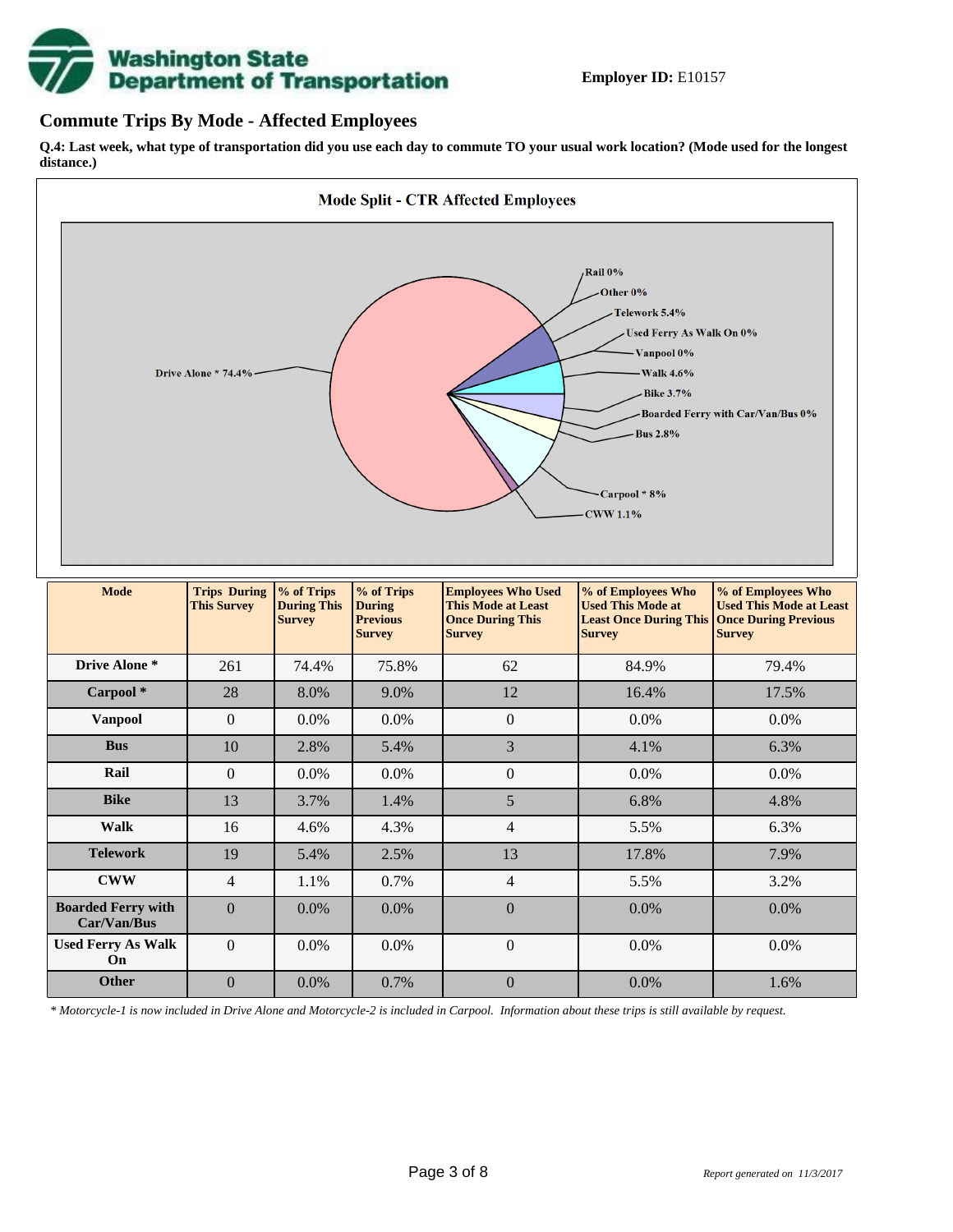![](_page_3_Picture_0.jpeg)

# **Alternative Modes - Number of Employees Who Used a Non-Drive Alone Mode:**

| <b>Non-Drive Alone</b><br><b>Number Of Days</b> | <b>Exactly this # of</b><br><b>Employees</b> | <b>Exactly this % of</b><br><b>Employees</b> | At least # of<br><b>Employees</b> | At least % of<br>employees |
|-------------------------------------------------|----------------------------------------------|----------------------------------------------|-----------------------------------|----------------------------|
| 0 Day                                           | 40                                           | 53%                                          | 76                                | 100%                       |
| 1 Days                                          | 14                                           | 18%                                          | 36                                | 47%                        |
| 8<br>2 Days                                     |                                              | 11%                                          | 22                                | 29%                        |
| 3 Days                                          | $\overline{2}$                               | 3%                                           | 14                                | 18%                        |
| 4 Days                                          | $\overline{2}$                               | 3%                                           | 12                                | 16%                        |
| 5 Days                                          | 10                                           | 13%                                          | 10                                | 13%                        |
| <b>6 or More Days</b>                           | $\overline{0}$                               | 0%                                           | $\Omega$                          | 0%                         |

## **Count by Occupancy of Carpools and Vanpools**

**Q.4 If you used a carpool or vanpool as part of your commute, how many people (age 16 or older) are usually in the vehicle?**

| <b>Ridesharing Occupancy</b> | <b>Mode</b> | <b>Response Count</b> |
|------------------------------|-------------|-----------------------|
| $2*$                         | Carpool     | 28                    |
| 3                            | Carpool     | $\boldsymbol{0}$      |
| 4                            | Carpool     | $\boldsymbol{0}$      |
| 5                            | Carpool     | $\boldsymbol{0}$      |
| >5                           | Carpool     | $\overline{0}$        |
| $<$ 5                        | Vanpool     | $\overline{0}$        |
| 5                            | Vanpool     | $\boldsymbol{0}$      |
| 6                            | Vanpool     | $\boldsymbol{0}$      |
| 7                            | Vanpool     | $\boldsymbol{0}$      |
| 8                            | Vanpool     | $\boldsymbol{0}$      |
| 9                            | Vanpool     | $\boldsymbol{0}$      |
| 10                           | Vanpool     | $\overline{0}$        |
| 11                           | Vanpool     | $\overline{0}$        |
| 12                           | Vanpool     | $\boldsymbol{0}$      |
| 13                           | Vanpool     | $\boldsymbol{0}$      |
| 14                           | Vanpool     | $\overline{0}$        |
| >14                          | Vanpool     | $\boldsymbol{0}$      |

\* Motorcycle-2 counted with Carpool-2 for this table.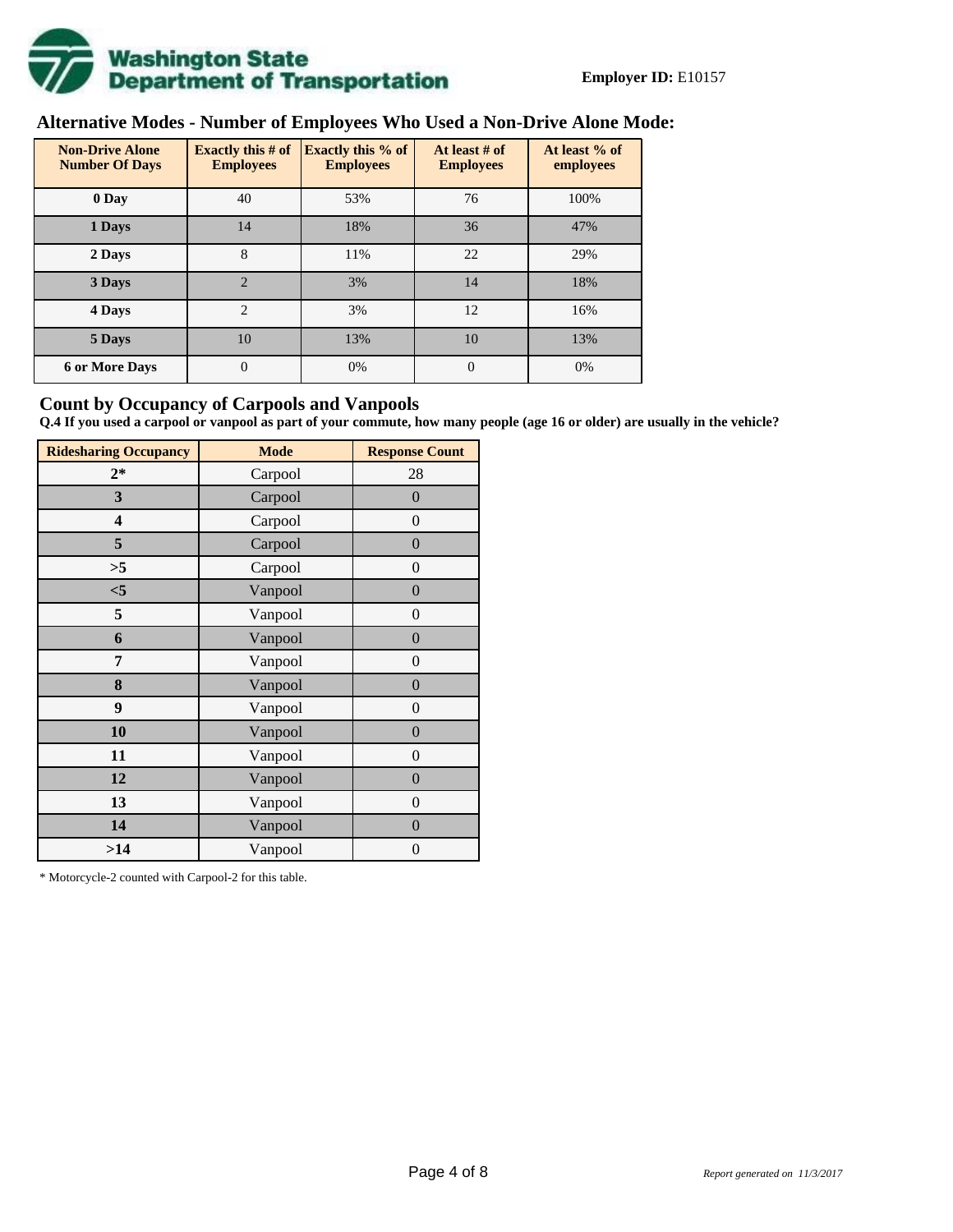![](_page_4_Picture_0.jpeg)

# **Reported Work Schedule - All Employees**

**Q.8 Which of the following best describes your work schedule?**

![](_page_4_Figure_4.jpeg)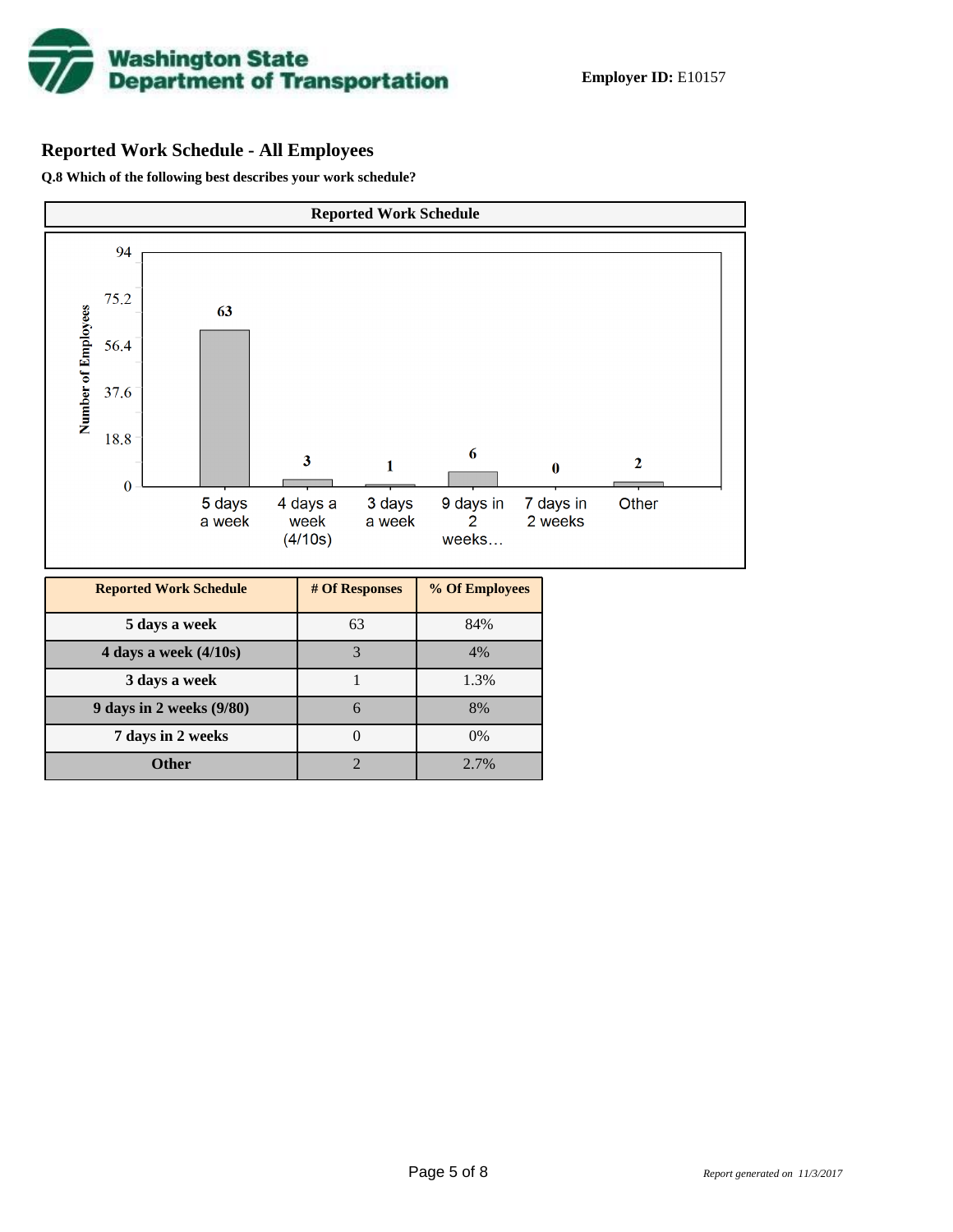![](_page_5_Picture_0.jpeg)

## **Parking and Telework**

**Q.9: On the most recent day that you drove alone to work, did you pay to park? (Mark "yes" if you paid that day, if you prepaid, if you are billed later, or if the cost of parking is deducted from your paycheck.)**

![](_page_5_Figure_4.jpeg)

**Q.10: How many days do you typically telework?**

| <b>Telework Frequency</b>           | # of Responses | % of Responses |
|-------------------------------------|----------------|----------------|
| No Answer/Blank                     |                | $0.0\%$        |
| I don't telework                    | 27             | 35.5%          |
| Occasionally, on an as-needed basis | 35             | 46.1%          |
| 1-2 days/month                      | 3              | 3.9%           |
| 1 day/week                          | 3              | 3.9%           |
| 2 days/week                         | 3              | 3.9%           |
| 3 days/week                         | 5              | 6.6%           |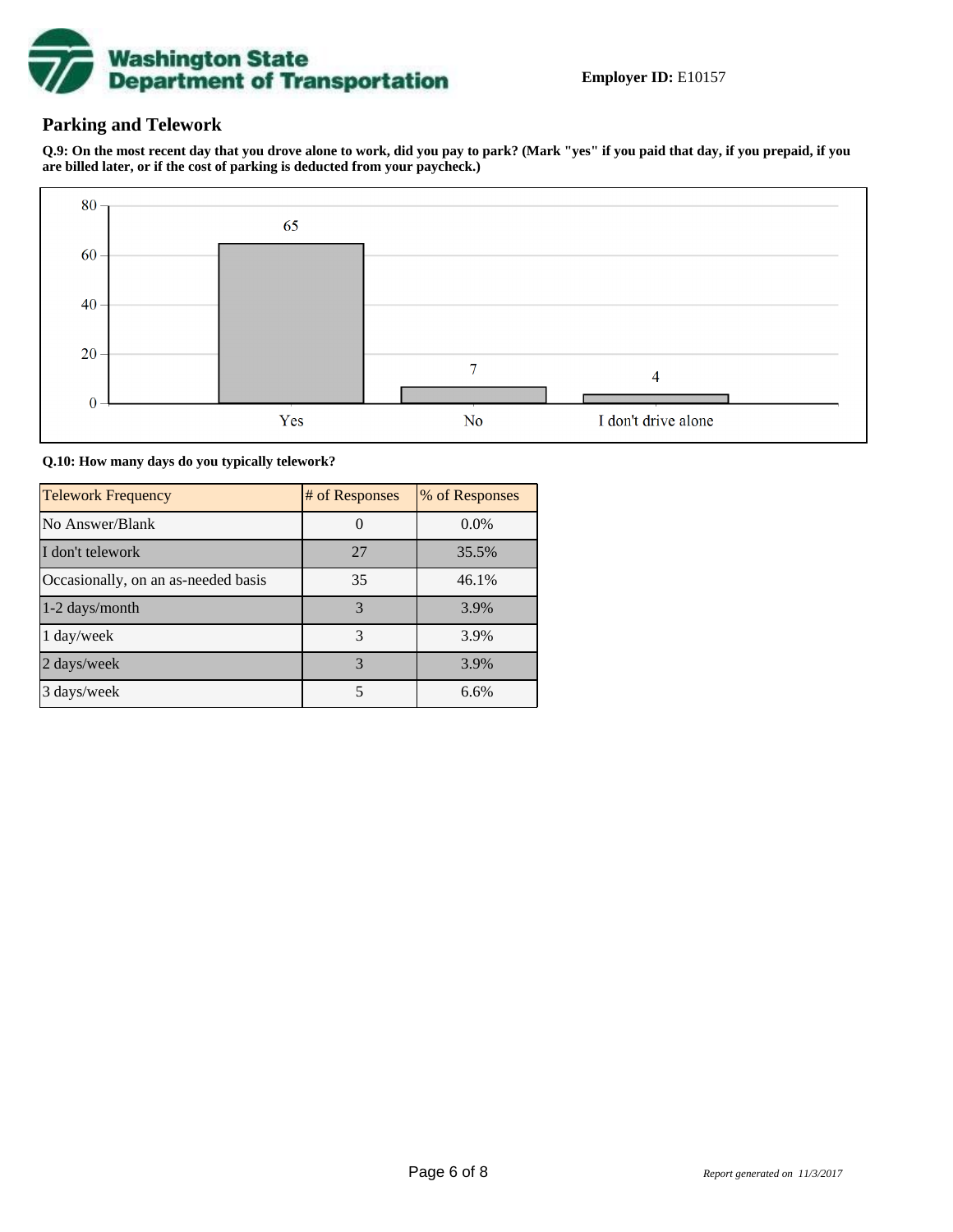![](_page_6_Picture_0.jpeg)

## **Reasons for driving alone to work/not driving alone to work**

**Q11. When you do not drive alone to work, what are the three most important reasons?**

| <b>Question Text</b>                                           | # of Responses | % of Responses |
|----------------------------------------------------------------|----------------|----------------|
| I have the option of teleworking                               | 28             | 18.3%          |
| Environmental and community benefits                           | 24             | 15.7%          |
| Personal health or well-being                                  | 23             | 15.0%          |
| To save money                                                  | 16             | 10.5%          |
| Other                                                          | 12             | 7.8%           |
| Free or subsidized bus, train, vanpool pass or fare benefit    | 11             | 7.2%           |
| Driving myself is not an option                                | 11             | 7.2%           |
| Cost of parking or lack of parking                             | 10             | 6.5%           |
| Financial incentives for carpooling, bicycling or walking.     | 8              | 5.2%           |
| To save time using the HOV lane                                | 5              | 3.3%           |
| Emergency ride home is provided                                | 3              | 2.0%           |
| I receive a financial incentive for giving up my parking space | $\overline{2}$ | 1.3%           |
| Preferred/reserved carpool/vanpool parking is provided         | $\theta$       | $0.0\%$        |

#### **Q12. When you drive alone to work, what are the three most important reasons?**

| <b>Question Text</b>                                      | # of Responses | % of Responses |
|-----------------------------------------------------------|----------------|----------------|
| I like the convenience of having my car                   | 46             | 25.7%          |
| Riding the bus or train is inconvenient or takes too long | 39             | 21.8%          |
| Family care or similar obligations                        | 37             | 20.7%          |
| Other                                                     | 22             | 12.3%          |
| My job requires me to use my car for work                 | 15             | 8.4%           |
| My commute distance is too short                          | 13             | 7.3%           |
| Bicycling or walking isn't safe                           | 5              | 2.8%           |
| I need more information on alternative modes              |                | 0.6%           |
| There isn't any secure or covered bicycle parking         |                | 0.6%           |